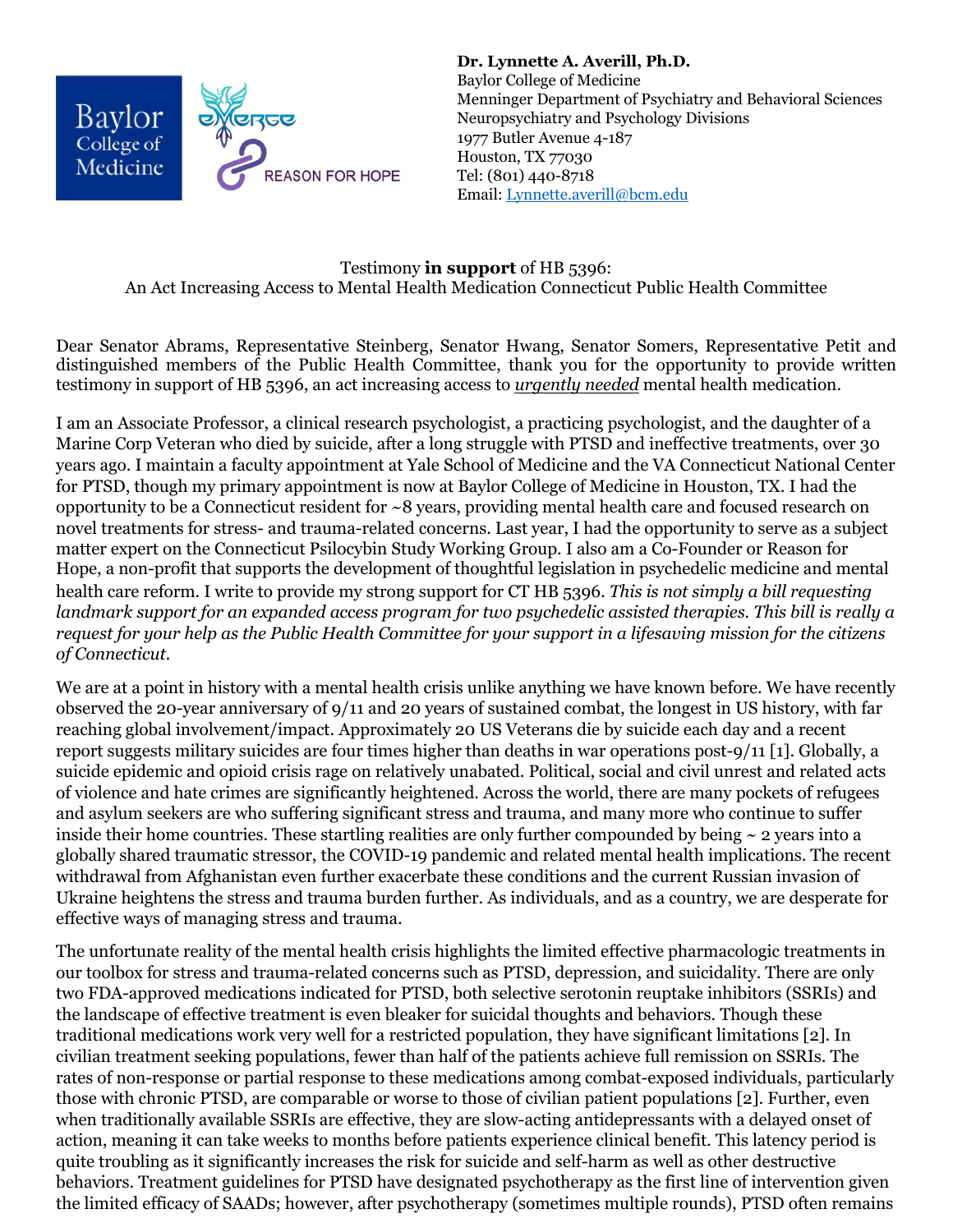a chronic illness, with high rates of psychiatric and medical comorbidity [3] and significantly impacted quality of life. There is no doubt that SSRIs are critical, yet, they are not enough. There is urgent need to investigate novel therapeutics with potential to offer relief and healing to individuals who have been failed by current treatments, especially that can offer rapid and robust improvements. Mounting evidence suggests psychoplastogens [4], fast-acting therapeutics like MDMA and psilocybin (and FDA approved ketamine), that rapidly promote structural and functional neural plasticity have great potential to provide fast-tracked, robust improvements [3-7]. Research, being conducted at premier academic institutions in the US and across the world suggests psychedelic medicines work more rapidly than traditionally available treatments, more robustly – targeting the full spectrum of symptoms and many associated factors, they are safe, have few side effects. There are concerns about abuse potential; however, neither empirical research nor clinical anecdotes support this as a major concern and certainly when we consider cost benefit analysis comparing the low potential for abuse relative to the risk for continuing on this path of ineffective treatments, the incredible distress experienced by those struggling with ineffectively treated symptoms, the day-to-day life lost, and ultimately the lives lost – there is no comparison.

The potential here is not only to effectively reduce symptoms of PTSD and suicidality, to not only save lives, but though safe administration of these psychedelic medicines in an appropriate and safe setting, supports the responsible and ethical use, appropriate dosing with clear knowledge of purity and potency of these drugs, with trained mental health professionals to walk people through the experience and provide psychedelic-assisted therapy, we will not only be saving lives, but help people to build a foundation to create lives they truly want to live. An expanded access program is beneficial for a myriad of reasons including: (1) it allows CT to jump start their infrastructure building as MDMA and psilocybin both have a breakthrough therapy indication from the FDA and are expected to obtain approval within the next 2 years. Beginning to train therapists and prescribers, build out spaces, learn the process, and actually support patients in receiving these interventions is a great opportunity; (2) this program allows for CT residents to perhaps receive urgently needed care who would otherwise be excluded. For example, many clinical trials exclude "complex" patients as the psychiatric and medical comorbidities, the medications, the chaotic lifestyles, etc. can "muddy" the data some. However, these people are in desperate need of effective interventions and this program would support these individuals in receiving care (of course, when screened and determined to be safe and appropriate to engage in the treatment; (3) this program would support robust data collection and research efforts as the access sites could collect rich data on patient characteristics and treatment outcomes, including safety, effectiveness, tolerability, durability of effects – as well as program evaluation sort of data to build and improve upon as these interventions become more mainstream following FDA approval. For these reasons, and many more, this is a unique opportunity to support a bill that really has great potential to do something very meaningful and important.

It is very important to note that psychedelic medicines and assisted therapies are not a "one size fits all," not a panacea, not a miracle cure. There are some individuals that will not be appropriate nor safe to engage in thse interventions. These medicines and related therapies, when used responsibly, provide a powerful foundation to build upon. The new frontier of psychedelic medicine not only provides Hope for Connecticut citizens, but in supporting this expanded access program, Connecticut really leads the country in providing urgently needed care and advocating for its citizens, perhaps providing hope of good things to come for millions struggling across the country.

Thank you for your kind consideration of this important bill. Please do not hesitate to connect me if I can provide any further information.

Sincerely,

f particulation

Lynnette A. Averill, Ph.D.

\*\*All opinions are my own and do not necessarily reflect those of Baylor College of Medicine, Yale School of Medicine, or the US Department of Veterans Affairs.